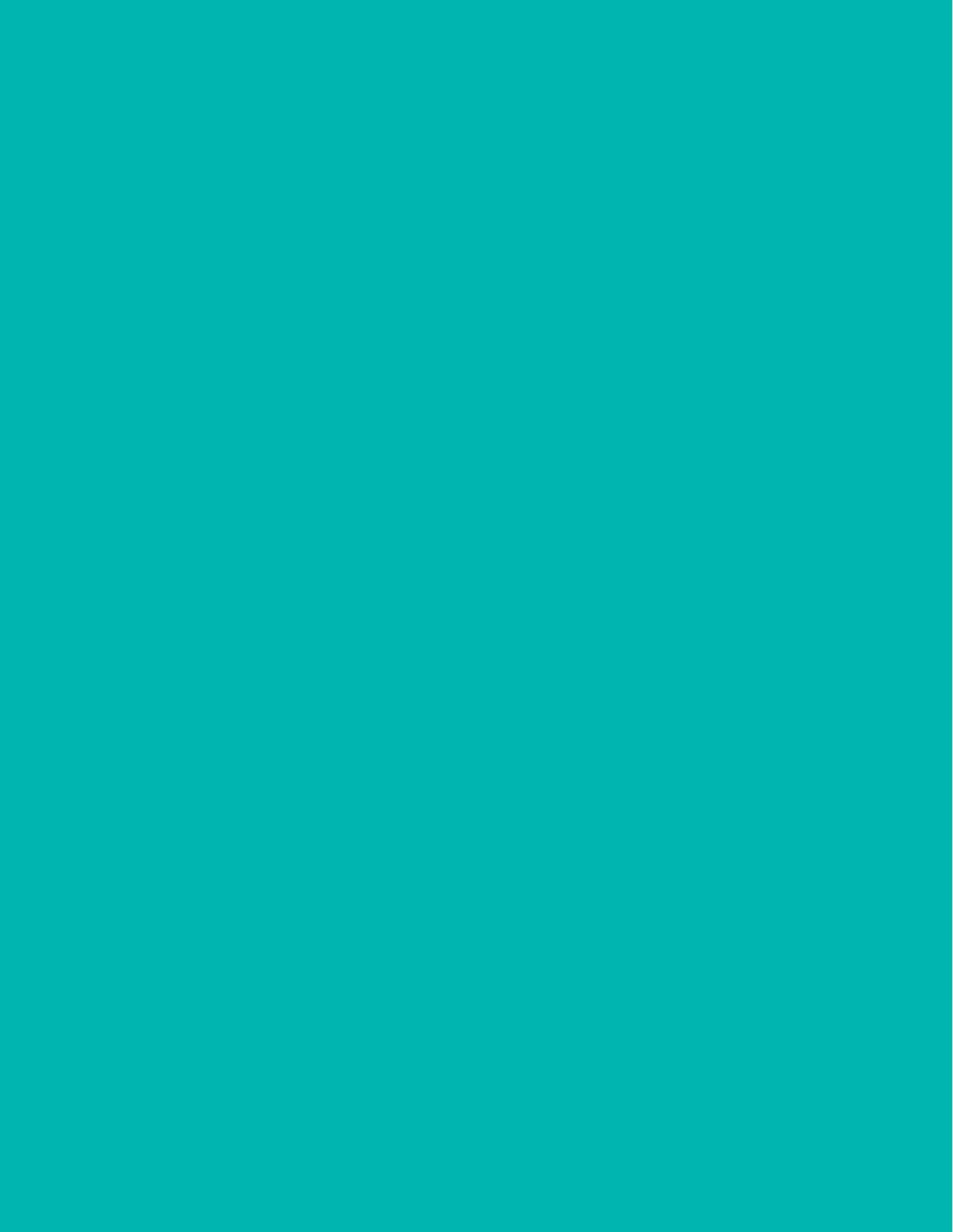### Introduction

#### **Trust: Still the key to success**

What a difference a few years can make. Since 2013, advances in digital channels, exponential technology, and emerging business models have caused radical shifts in the finance and insurance sectors. These changes have deep implications for brand, customer experience, and service design and delivery.

Canadian insurers have their work cut out. The first thing they need to do is better understand insurance consumers and the social factors at play in consumer behaviours. This will entail revising assumptions they may hold about which age groups are using technology, reviewing their perceptions and strategies about brand in light of new insight into how consumers research and make purchases, and considering how ongoing technological innovation is shaping how customers want to be perceived, advised, and engaged by insurers and brokers.

The changing and rising demands of today's customers are culminating in a new set of guiding imperatives for insurers. Chief among these is trust, as revealed by the deeper undercurrents of a maturing digital economy that's based on transparency and simplicity.

There are calmer waters ahead, we believe, but insurers don't have time to take a wait-and-see approach. They're facing a critical juncture; this turbulence provides an opportunity to earn a trusted leadership position in the eyes of consumers. If they don't embrace it, they risk falling irreparably behind the competition.

Backed by the input of hundreds of Canadian insurance companies, this report examines what Canadian insurers must consider as they make important decisions about how they market to and serve consumers.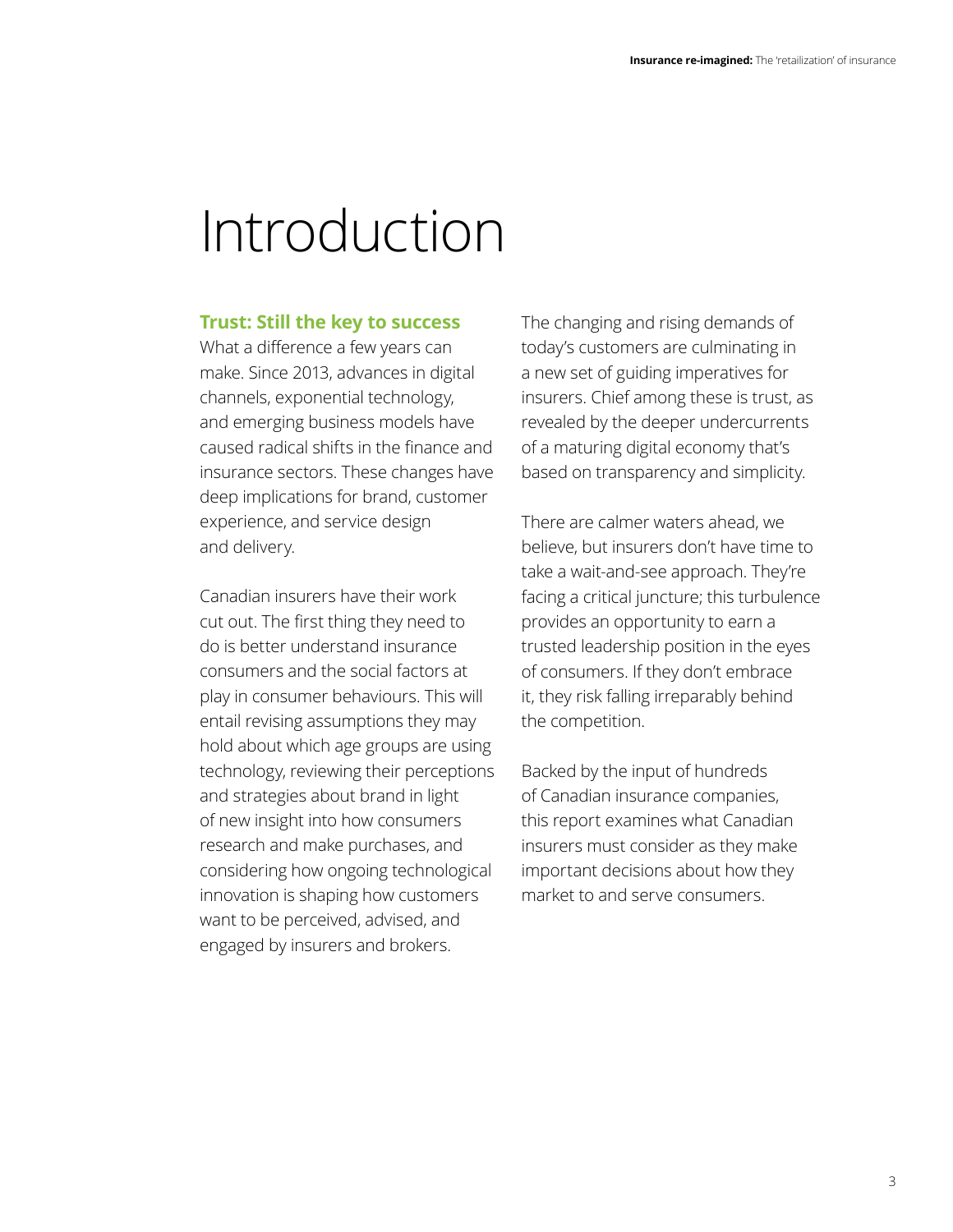#### **Customer-centric, retail-like thinking: the new focus for insurers**

Since the introduction of interactive web design in the early 2000s, customers have become increasingly empowered on their path to purchase. Trailblazing companies like Amazon and eBay were the first to capitalize on this shift, forging new models of retailing and driving peer-to-peer models of commerce to better appeal to consumers.

We've been tracking the rise of **'retailization'**, which is the shift of mindset in which non-retailers begin to think and act like a retailer in order to better align with customer needs and expectations and, of course, to better compete. The transformation is well underway in the insurance industry. Companies like Canada's Sonnet and New York-based Lemonade, for example, are breaking ground--and traditional--rules in reimagining the digital insurance business model.

In the Deloitte report *Property and casualty insurance re-imagined: 2025*, we explored the emerging business models that are reshaping that segment's future. Insurers will need to confront their reliance on legacy systems, an uncertain and broker-oriented customer base, and an underlying perception of insurance as a sector that doesn't deliver on its promises.

Our latest market online survey of over 1,000 customers across Canada sought to provide a clearer picture of what customers want in a retail experience as well as how key themes of transparency, integrity, and trustbuilding offer an opportunity for innovative insurers to take the lead. In this report, we further explore the concept of retailization to understand how customers want to interact with, and be engaged by, their insurer.

#### **Thinking like a retailer means thinking like a customer**

The old adage about insurance being something that is "sold, not bought" is being tempered by the rise of proactive consumers, who have grown accustomed in recent years to having lots of information at their fingertips. Brands such as Airbnb, Uber, and Netflix introduced a new emphasis on personalization and instant gratification with the digital, 24/7 platform, a level of service that has also boosted expectations.

It's clear the customer is now driving the bus. At the same time, they must take care not to forget how to deliver on their core values. This means working with technology to find new ways to interact with customers while recognizing that the "right" method may vary depending on both the customer and the product being sold. For those companies just starting their digital journey or deciding where to invest next, the prospect of transforming how they do business can be daunting.

Insurers will need to reinvent not only their IT, data, and customer service processes but also their overall operating culture to reflect a customer-centric reality.

#### **Getting to know all about you**

We recently took a closer look at the four aspects of the insurance customer's path to purchase. The following describes what over 1000 Canadians like and dislike about each aspect of this process.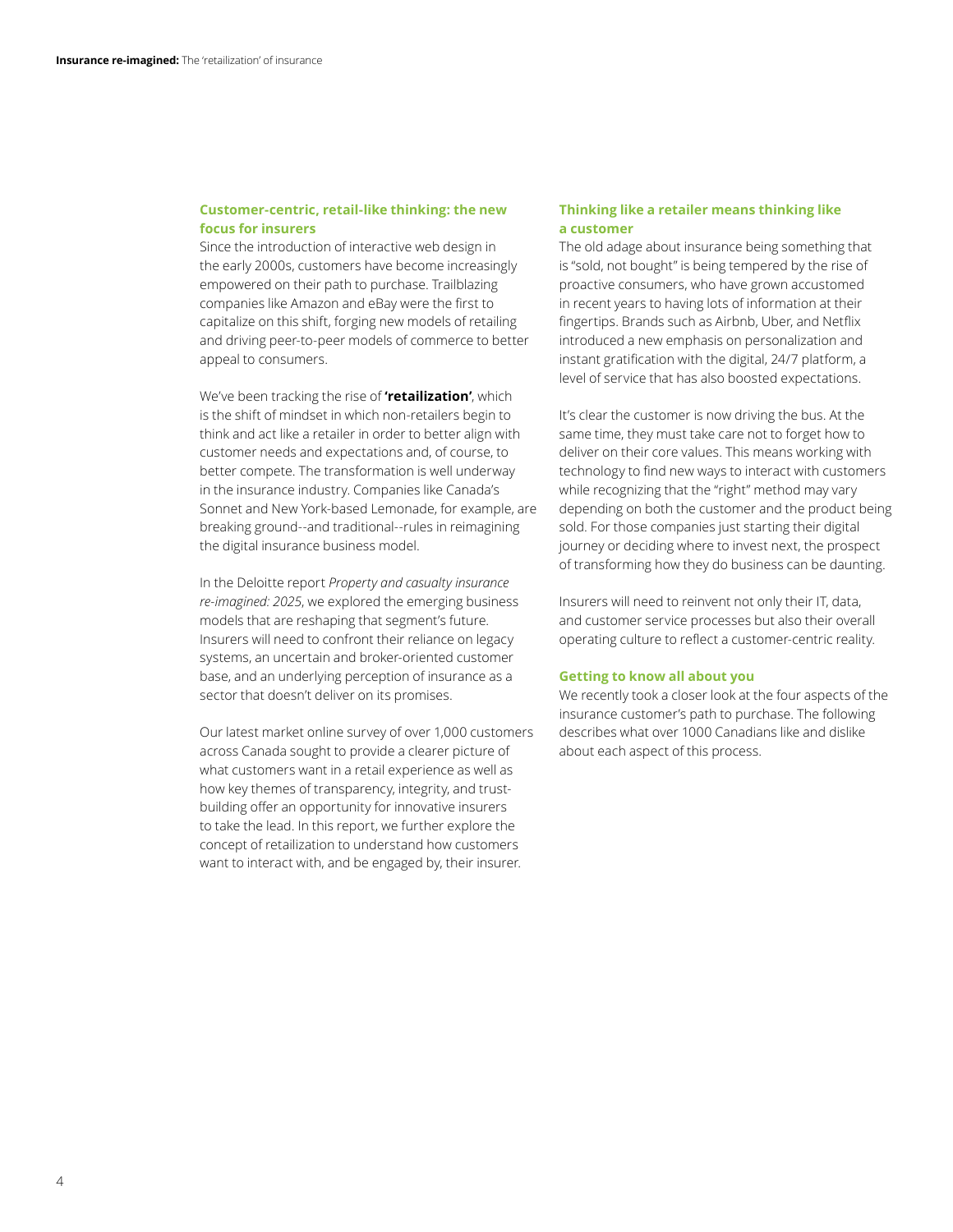

#### **01. Discovery and research**

The insurance industry is still adjusting to the digital economy dynamic. So are customers. Almost half of the respondents to our customer survey indicated that when choosing an insurer, they do what they consider "enough" research to be able to identify a few comfortable coverage options, with more than two-thirds of those narrowing down the comparison to two to three companies. Many consumers still call the company to learn more and make their decision, highlighting to insurers the importance of offering multiple means to give advice and validate consumers' choices.

Consumers are also seeking options in the way they interact with their insurer. Eighty-five percent of the people we surveyed said the ability to easily get advice in the communication channel of their choice is important or somewhat important. Today's insurance buyers expect to have the same depth of information and advice available through multiple channels, so they can seamlessly shift between devices and pick up where they left off. Many consult a variety of sources to obtain more information, including their social networks and third-party sources like customer reviews, before making a decision.

This use of multiple sources results in a fragmented, decentralized research path that affects how insurers should position their advice. As the number of digital distractions continues to rise, insurers that make it easy for consumers to access the information they need on demand will be the ones to succeed.

"I don't get enough information from my insurance [provider]. It would be great to get more help, or even if they sounded happier on the phone."

—Auto insurance customer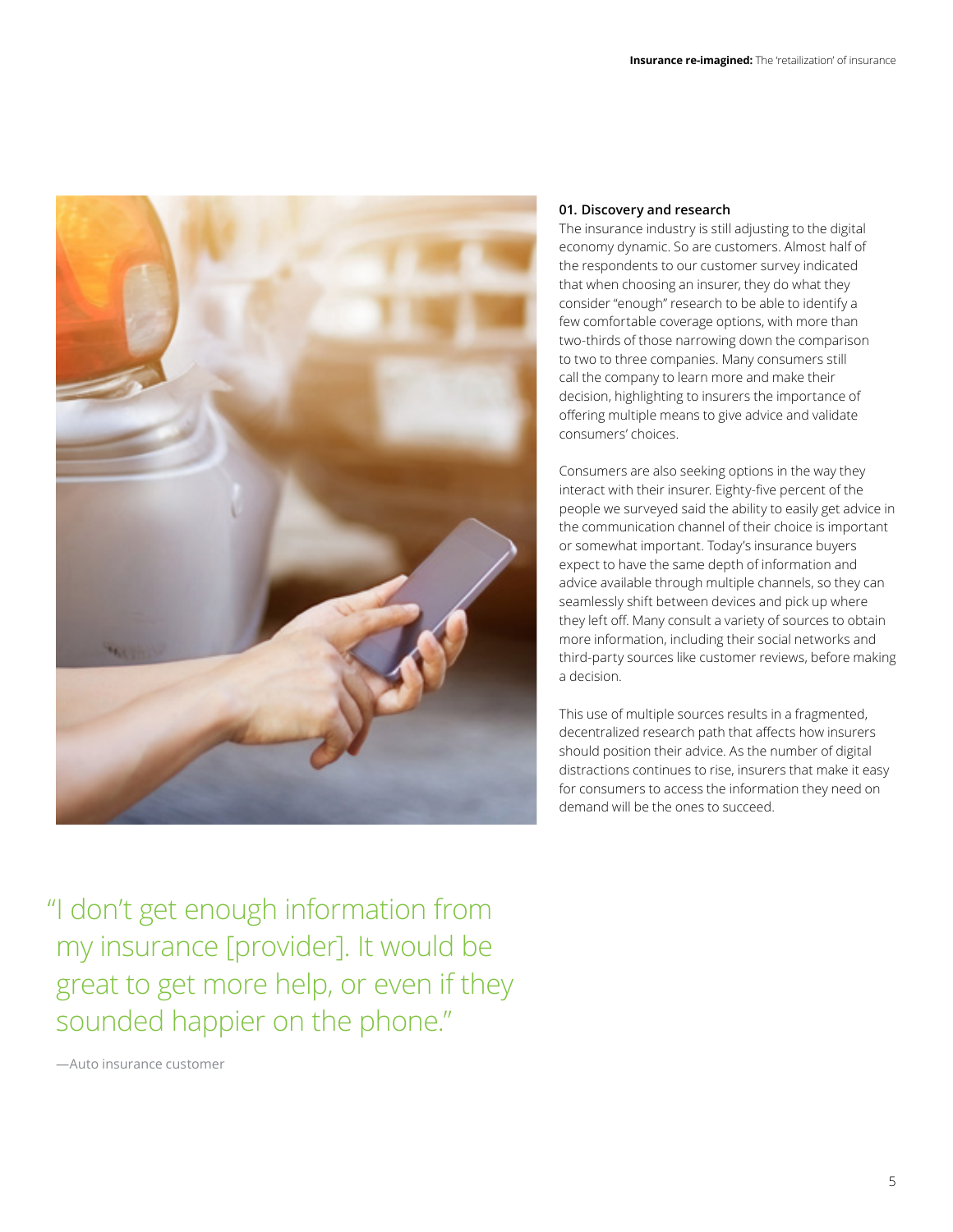#### **Who would you buy insurance from? 02. Consideration**



Member-based retailer

To better understand the role brand plays, survey respondents were asked if they would be interested in buying insurance from large retailers such as an innovative technology retail brand, a modern auto retailer, an online retail platform, or a member-based retailer. The findings indicate non-insurance brands that already hold a high degree of trust could appeal to insurance customers. For example, 35 percent stated they would be most interested in buying insurance from the largest member-based retailer in the country, suggesting affinity with that company's care of its employees and members, exhibiting a culture that instills trust in the brand and contributes to a sense of comfort that a member's insurance needs would be well taken care of.

As demonstrated by this affinity with the largest member-based retailer in the country, a critical component of brand-building for insurers will be the core values of the company, along with how it conducts business with its customers and employees. As insurers ramp up investment in

branding and marketing activities, they should keep in mind that it will be the lingering affiliations that make the difference in building trust, rather than raising awareness of the brand. And then there's the strategy of using community engagement as a means of building brand. A new insurer called Lemonade has committed to donate a portion of its revenues (after claims are paid out) to local charities. While the strategy appears to be cutting edge, when we asked our survey participants if it's important for an insurer to support and invest in community events and initiatives, almost half (44 percent) were neutral. If the investments are perceived as genuine and marketed organically (by word-of-mouth or unpaid social media shares, for example), it may be better received, but our customerrespondents indicated wariness of community-building activities backed by traditional campaigning. These findings underscore the importance of trust; if an activity is perceived to have ulterior motives, it can do more harm than good.

"I like reading customer reviews, because they are unbiased reactions, and I can also see how companies respond."

—Insurance customer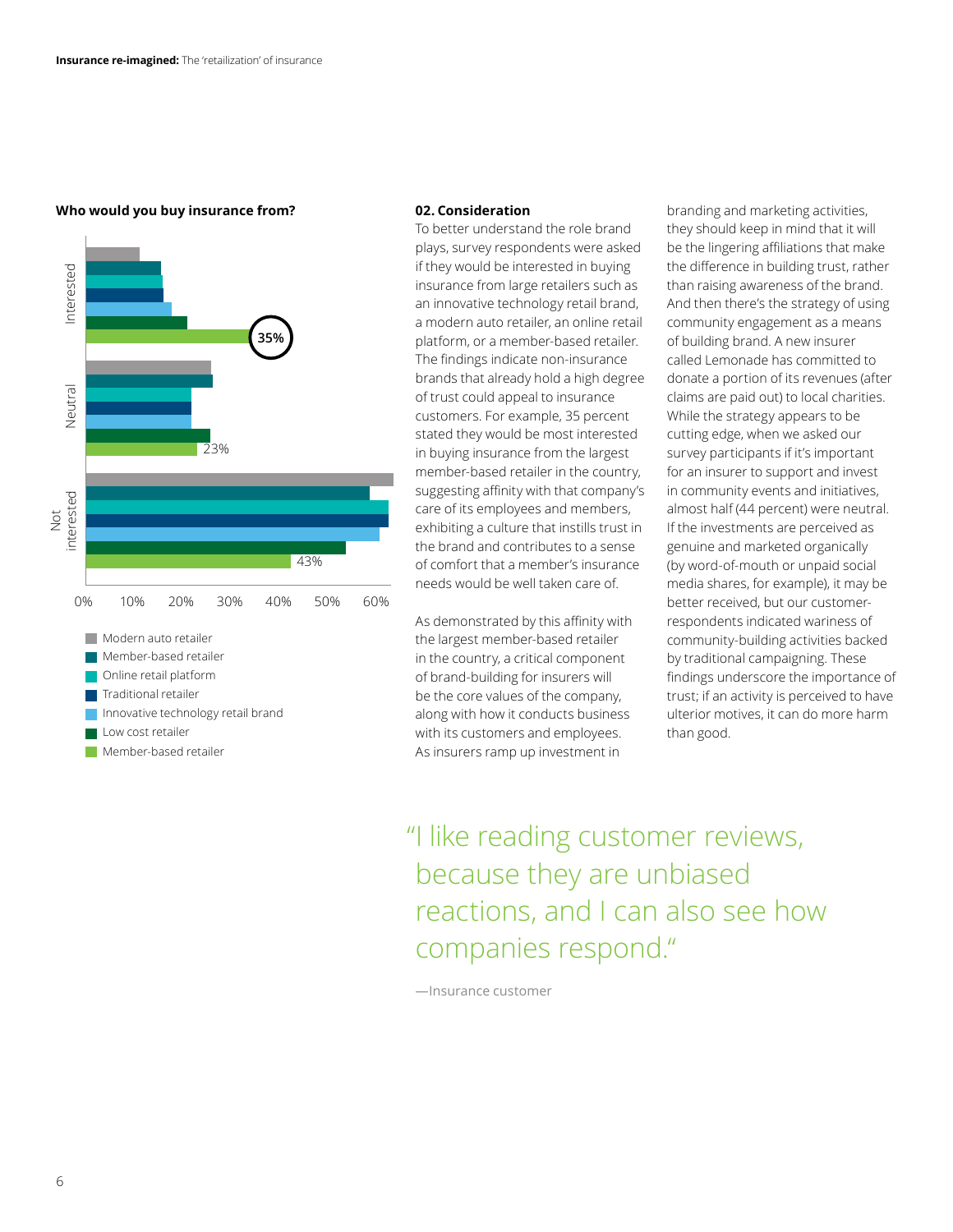#### **03. Purchase**

Making the insurance purchasing experience more retail-focused began with the interactive web and accelerated with the advent of mobile technologies and applications. Another shift is now underway as digital channels enter the mainstream market. Insurance customers are anticipating change: onethird of respondents indicated interest in purchasing directly from an insurer's website and 24 percent were open to the idea of insurance pre-packaged with another product, suggesting consumers are becoming receptive to non-traditional methods of purchase.

The ability to offer the right product at the right time will be critical for insurers to effectively cater to customers' needs. Companies will need to look at new forms of product offerings to address changing demographics and lifestyle choices. For instance, they may want to consider offering situation- or instance-specific policies based on geography or experience (e.g., coverage for only a 24-hour period) and perhaps prepackaged selections for certain segments of consumers.

**Of the 24% of respondents who would be interested in buying insurance pre-packed with another product, their ages are...**



Packaged with the purchase of a product (e.g., you buy a car and the insurance at the same time)

- **•** Of those willing to purchase pre-packaged insurance, the majority were under the age 55, with a slight skew to ages 34-55 (**38%** relative to **33%** for 18-34 years)
- **25%** of consumers are willing to price their insurance at POS

"Costco really takes care of its members so I would definitely consider buying insurance [from them]."

—Home and auto insurance customer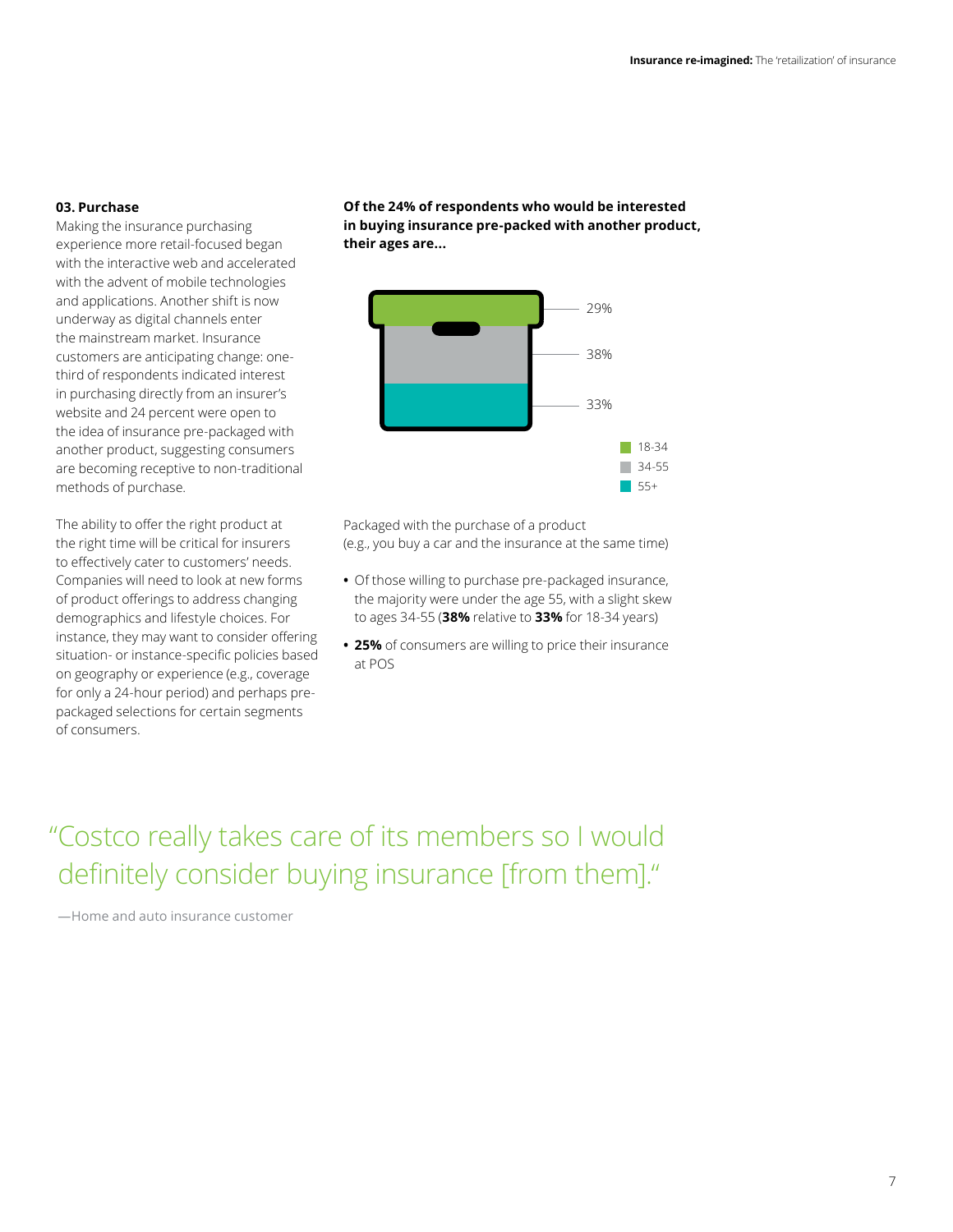#### **Interest in purchasing through insurer's mobile channels**



Individuals between the ages of 18-34 are more open to buying insurance via mobile channels than consumers aged 35+, relative to purchasing via an insurer's desktop website

#### **Interest in purchasing through insurer's desktop website**



Today's empowered consumers crave options, and research suggests insurance coverage is no different. Our survey seems to confirm that: 86 percent of respondents told us the ability to easily customize their policy and make updates after purchase is important, indicating consumers want the option to make changes. This is not to say all consumers will make use of this function, but the idea is to empower customers to decide how involved they want to be in the process.

When it comes to the use of technology in the purchase process, insurance providers should shelve any lingering assumptions that digital tools are intended for and most appealing to the millennial generation. Our survey revealed nearly as many consumers aged 35-54 as those aged 18-34 were willing to go online to purchase insurance, making the overall demographic opportunity much larger for insurers than many may have thought.

It's not age that matters, but behavior, when determining who is interested in purchasing through digital channels.

Although this uptake of technologically comfortable older consumers presents a significant opportunity, insurers need to be aware of the differentiation in perception of trust in technology between the younger and older generations. Concern over

the protection and privacy of their personal data may lead older users to be less willing to share specific information and perform specific tasks on a digital platform than the younger generation. Insurers would be wise to focus on building secure systems and policies to increase the willingness of all generations to interact through technological platforms.

The widening demographic of techsavvy consumers is minting new ways for insurers to get creative in providing the right value at time of purchase. By thinking like a customer regardless of age, insurers who begin shifting their business strategies now will be well-positioned to be among the top two or three contenders for insurance customers' dollars.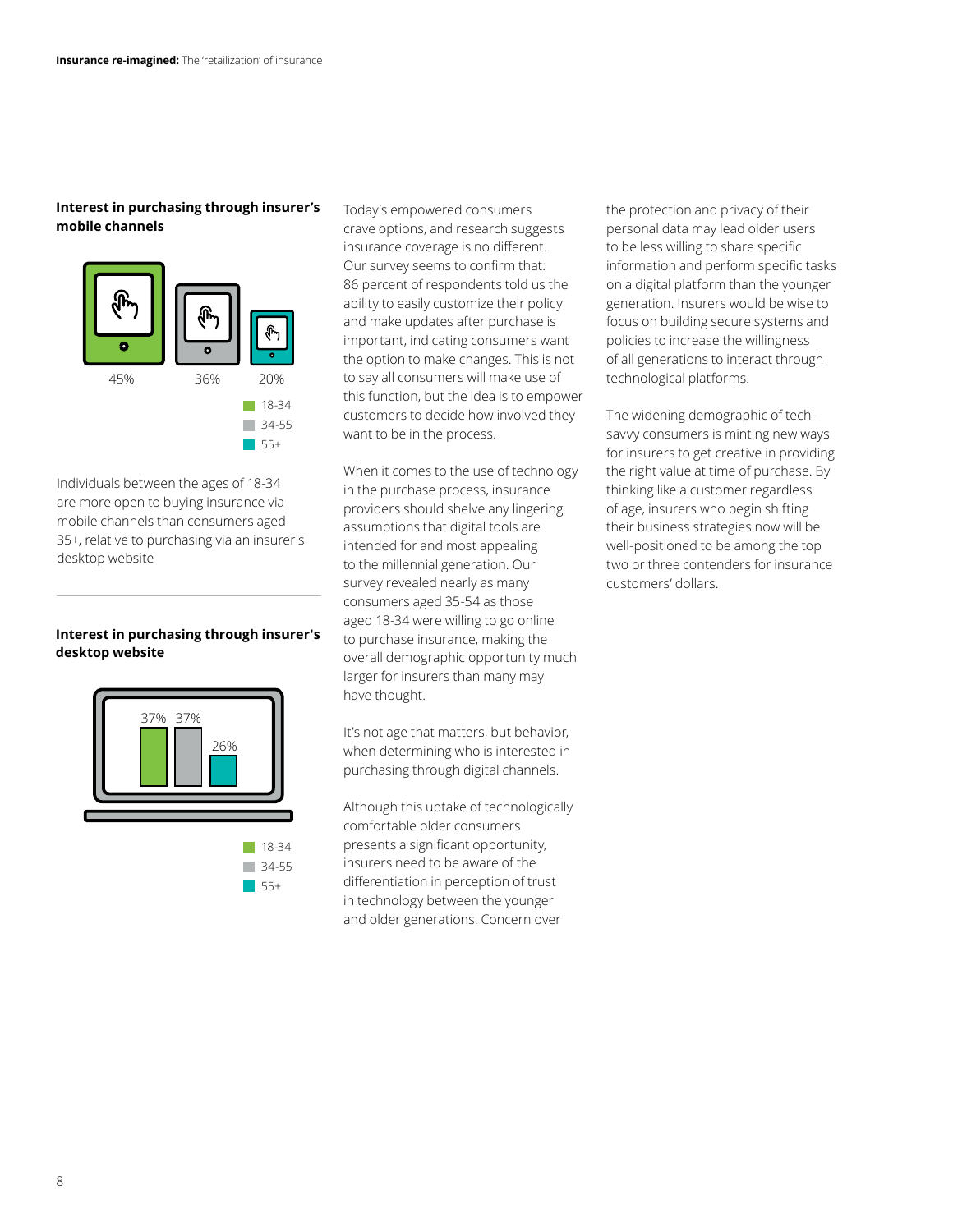#### **04. Engagement**

The number of interaction points between insurers and customers can vary significantly. For some policyholders, communications are limited to the purchase and renewal, while for others, a claim can result in many interactions. Given this variability, insurers have struggled to open new avenues for interaction in order to sell their customers further products or services. (The debate continues about what such value-added offers could mean for customers and what it would take for insurers to extend beyond the core purchase itself.)

One opportunity is to enable customers to control the terms of engagement. When given control over the frequency and method of communication, 61 percent of survey respondents said they'd be open to learning about new product offers or relevant coverage options. As incentives to share information, better personalization appealed to 28 percent, while 22 percent reported a simplified and faster experience would make them more willing to share.

Conversely, when clients have no control over the communication coming from their insurer, they're more likely to dismiss any messages that aren't about their policy—just over half (52 percent) would consider such communication spam.

#### **Without control of the communication...**

Any communication from insurer that is not about my policy I would consider spam and unwanted



- **52%** of respondents indicated they would consider any communication unrelated to their policy spam
- **57%** of respondents also indicated they are not interested in receiving texts from their insurer

#### **...when given control over the content and frequency**

If you could choose communication method and frequency, what would you want to receive?



- **•** Only **8%** of respondents said they wanted to receive nothing
- **30%** indicated they would be open to learning more about home renovation and auto repair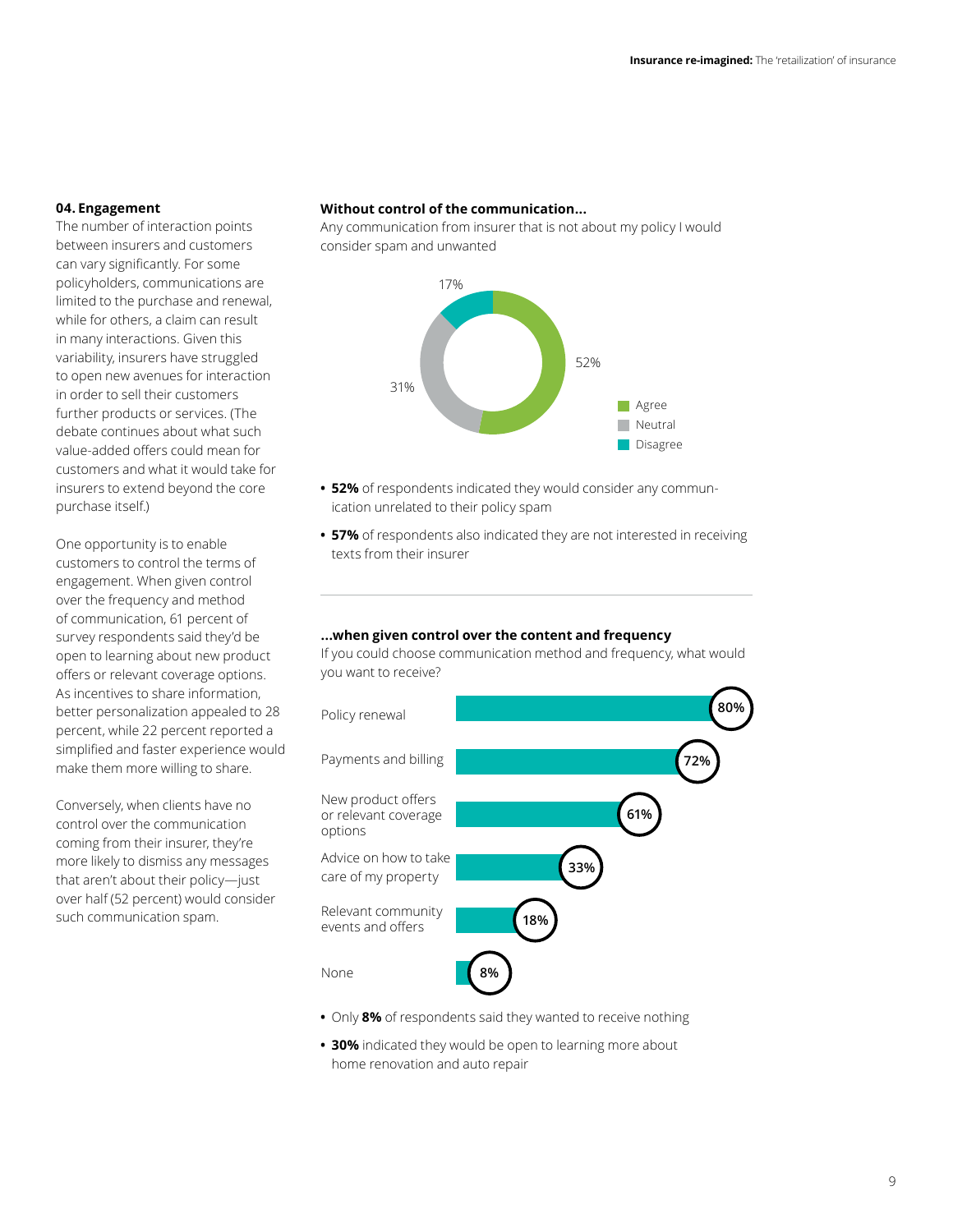#### **Most useful features in mobile experience**



#### **Interest in purchasing more coverage or adjusting current coverage via mobile channel**



Mobile engagement levels for insurers are currently lower than in other industries, which could be attributed to the number of mobile apps competing for consumer attention, the lack of relevant features and functionality in insurance apps, and the lower frequency of insurance transactions as compared to, for example, retail banking.

One way insurers can increase usage of their app is to ensure they're offering the right features. Being able to track and make changes to their existing insurance offering would be a useful feature according to 78 percent of respondents, while 69 percent said an app would be useful for purchasing more coverage or adjusting the current level. For 63 percent, the ability to live-chat or text message with an agent would be a useful app function, reflecting a growing trend towards chat capabilities that can mimic the experience of a live agent.

From a demographic perspective, the millennial generation (18-34 years) is notably more interested in purchasing coverage and adjusting current coverage via mobile channel (84 percent, compared to 55 percent for those 55 and older). This represents an emerging opportunity to reflect the habits of a generation for whom digital is a way of life.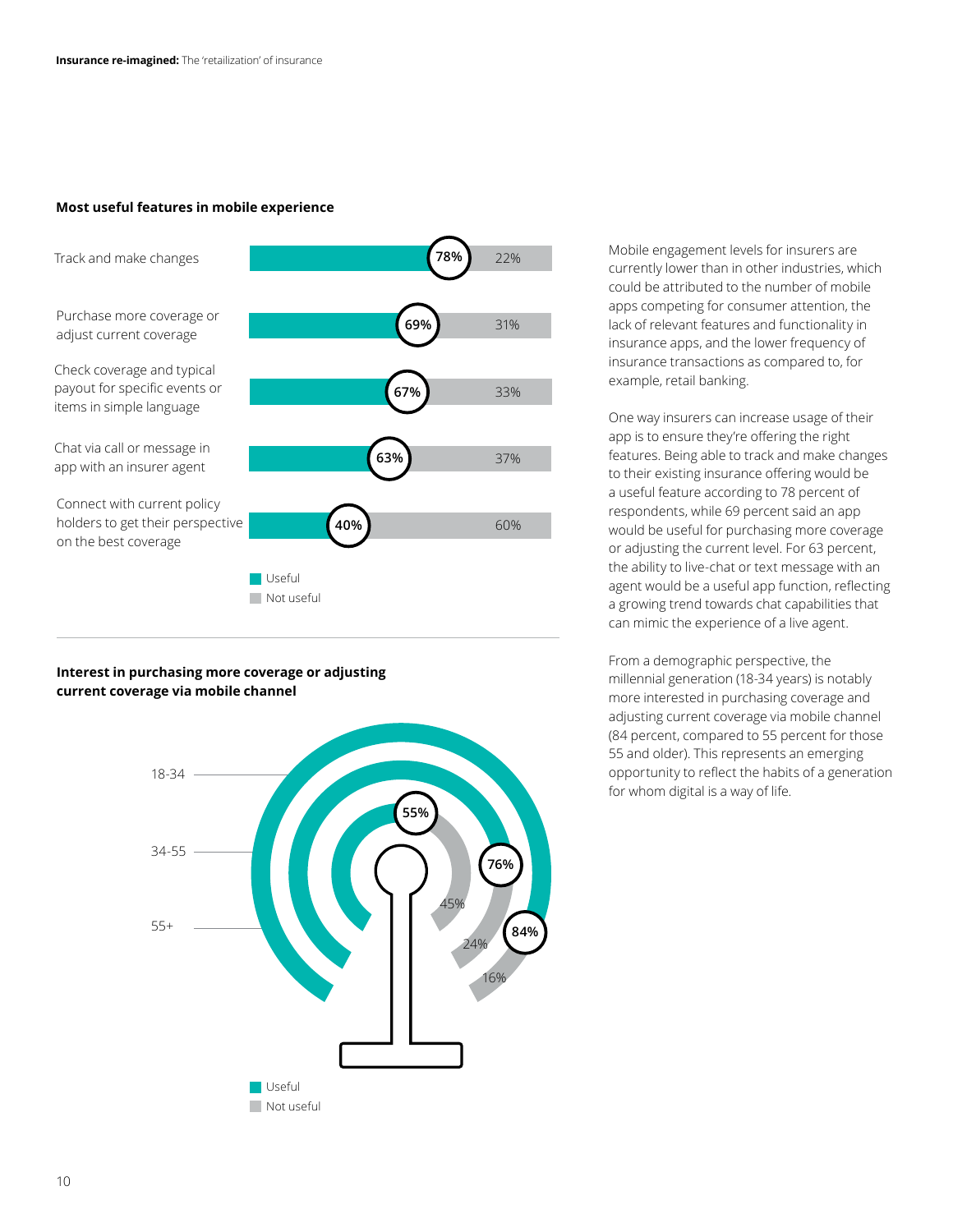#### **Other products/services/advice that customers would want to learn more about from an insurer**





Continuing engagement beyond the point of purchase is also critical. It's the avenue for insurers to build trust with their customers by offering services the insurers believe the customer may find most useful. Indeed, when the survey participants were asked which adjacent products or services would be of interest, the top responses were closely connected to their original purchase: home renovation/contractors, auto maintenance, and mortgage advice and offers. This implies that utility is still top-of-mind for insurance customers, so any additional offers should be carefully considered and be relevant to the assets the insurer is already protecting.

Thinking about opportunities to extend beyond transactional interactions towards value-added ones will be critical to ensure that consumers feel valued and taken care of. And don't forget: evidence suggests insurers should engage on customers' terms or not at all.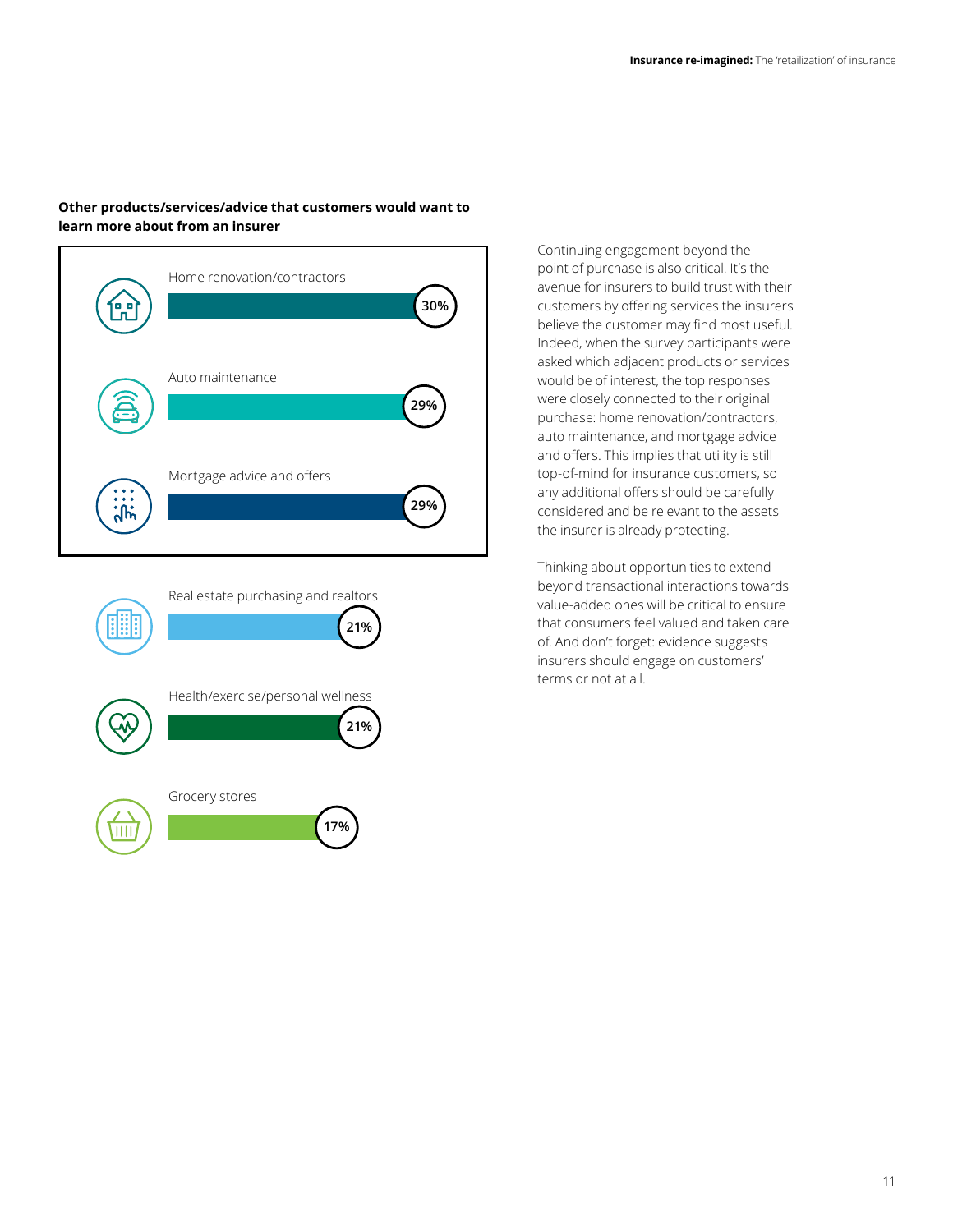

#### **Designing for trust**

In a world of 24/7 access, information the average customer might have had to write away for or visit in-person to obtain is now taken for granted to be no further away than their device and an internet connection. They expect to be served on their terms, through the channel of their choice, at their time of choosing, and to receive tailored information that reflects their needs and interests.

It's easy to see how legacy practices aimed at centralizing the customer relationship through a broker or call centre must change. Breaking from this mindset requires not just thinking like a customer, but thinking like an *empowered* customer–one that not only has access to information but also an ability to act on that information quickly and decisively.

In addition, given that consumers are turning to their network of family and friends—and even to unknown reviewers for advice before approaching people in industry, insurers need to view trust as a kind of social currency. They should look for bold ways to give back first and show with tangible action they trust their customers, earning their customers' trust in return.

We believe there are five primary principles insurers should keep in mind when building their trust and social capital with customers:

#### **1. Predictability**

Customers expect clarity on what they are buying, why the insurance policy or product matters, and how the company will respond to a claim. Transparency and clear expectations creates the all-important 'no surprises' experience customers need in order to feel comfortable engaging with their insurer and allowing it to become involved in more aspects of their life.

#### **2. Consistency**

Doing what you say you will do and delivering on promises without hesitation is the foundation of trust. This base should be solid before considering any further engagement.

#### **3. Advice**

Customers will seek information from a variety of sources, but ultimately place the most value on a trusted opinion. Insurers should aim to be that. This means offering ways for customers to receive information that is tailored to their needs or interests, and being available to discuss what that information means in easy-to-understand terms. It means giving straight talk on how much extra certain coverage will cost, and under what conditions it would make sense to purchase―or not.

#### **4. Options**

Giving customers the option to choose establishes a sense of intimacy and partnership in decision-making. A cornerstone of the advice process is ensuring customers are provided relevant options, and making them readily available through the insurers' own channels so customers don't have to turn to other sources.

#### **5. Value-add**

Once baseline trust has been earned, insurers should take care to never take it for granted. They can build on it, carefully, by striving to offer a service tailored to the needs and interests of each customer, extended only after they have learned more about what that customer wants, as well as when and how he or she wants to receive. Looking ahead to 2025 and beyond, the successful insurer will be the one who is able to earn and maintain the position of trusted advisor with its customer base.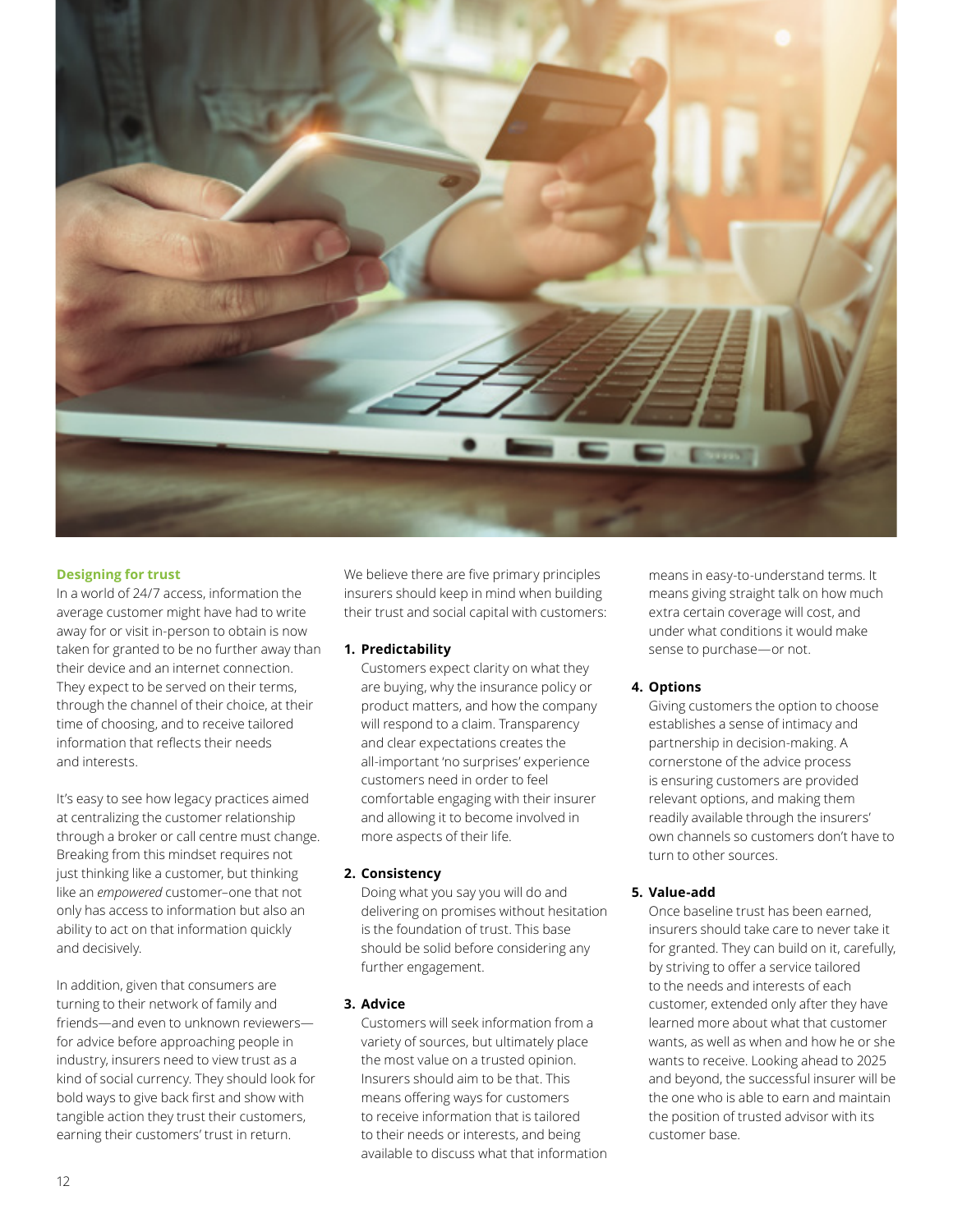### Cornerstones of success

The **'retailization'** movement will require insurers and brokers to actively adopt a retailer mindset. For many, this will mean forging new ways of doing business. More than reimagining the business to better engage customers, it requires understanding that a cornerstone of business strategy and operations is a better understanding of and responsiveness to customers.

In short, insurers should strive to be seen not as disconnected purveyors of coverage but as committed partners, ones who place a premium on ensuring their customers are engaged in the right ways and for the right reasons. They must first, however, ensure they have built a solid foundation of trust.

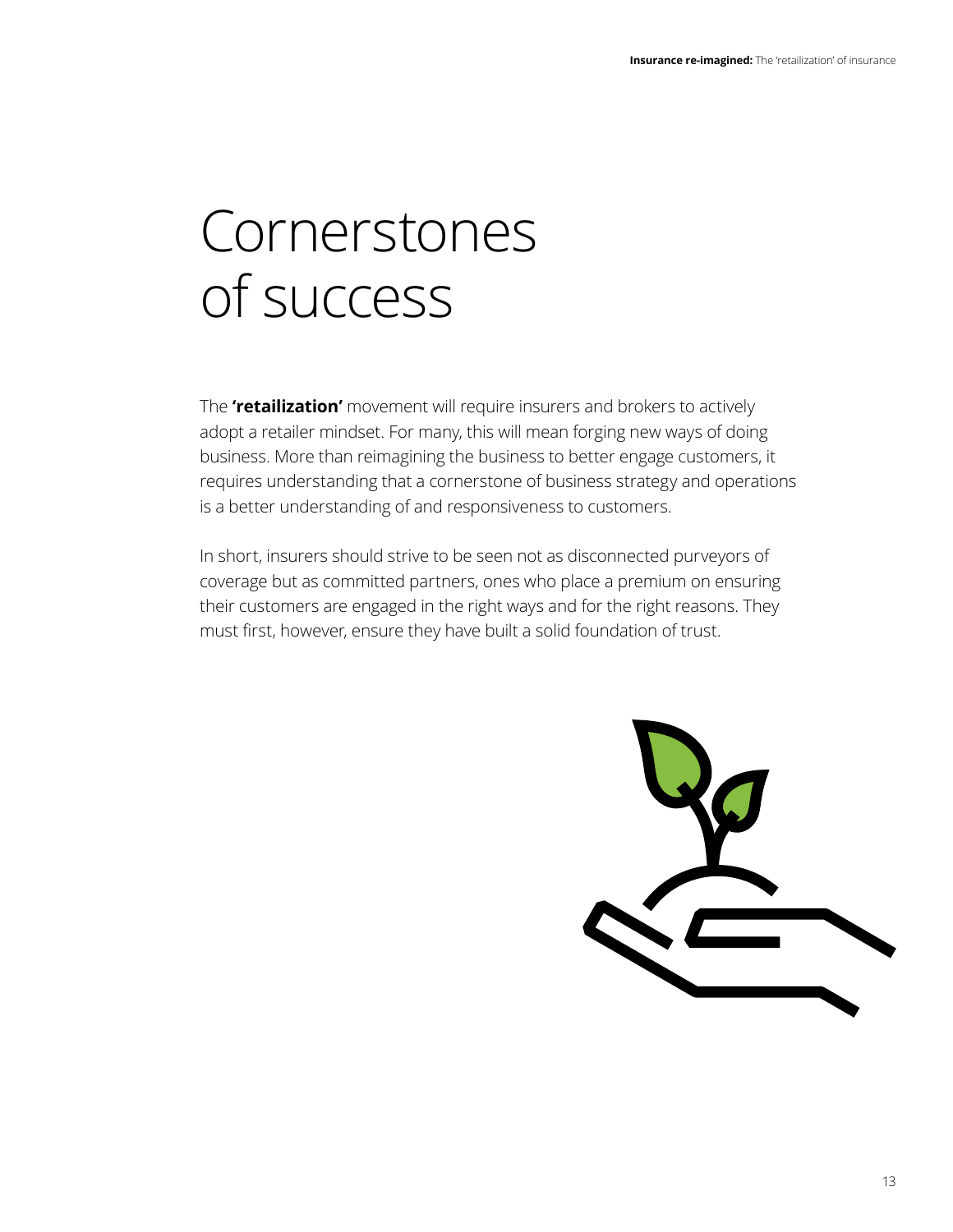### Meet the team



**Daniel Shum** Partner [dashum@deloitte.ca](mailto:dashum@deloitte.ca) 416-874-4248



**Mukul Ahuja** Senior Manager [mukulahuja@deloitte.ca](mailto:mukulahuja@deloitte.ca) 416-874-4284



**Jessica Goldberg** Partner [jgoldberg@deloitte.ca](mailto:jgoldberg@deloitte.ca) 416-874-4477



**Eva Treumuth**  Senior Manager [etreumuth@deloitte.ca](mailto:etreumuth@deloitte.ca) 416-601-6595



#### **James Colaco** Partner [jacolaco@deloitte.ca](mailto:jacolaco@deloitte.ca) 416-874-3152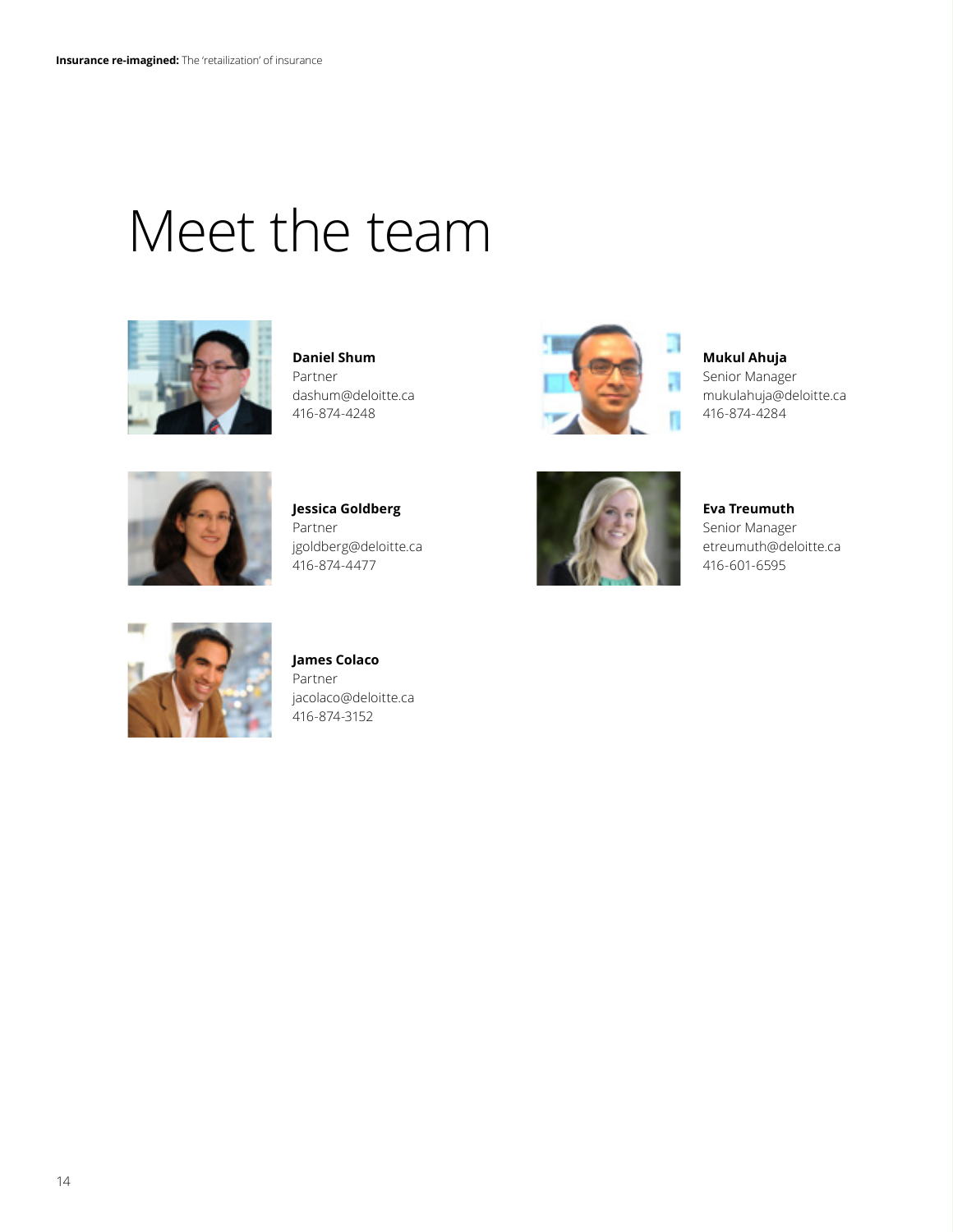### **Thank you to our contributors**

#### **Norman Gao**

#### **Lauryn Murphy**

**Brendon Bonnor**

[bbonnor@deloitte.ca](mailto:bbonnor@deloitte.ca)